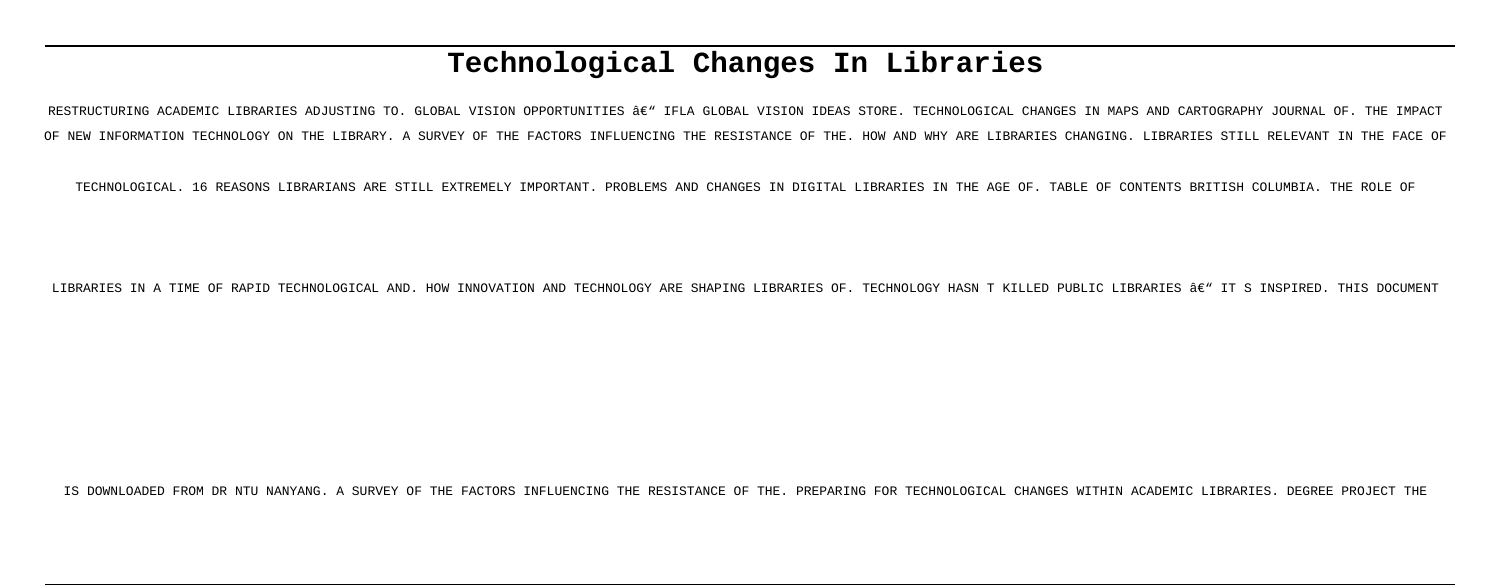IMPACT OF DIGITAL TECHNOLOGIES ON. PDF ENHANCING JOB PERFORMANCE OF LIBRARIANS IN ACADEMIC. TRENDS IN LIBRARY USAGE WIKIPEDIA. CHANGING TRENDS IN SCHOLARLY COMMUNICATION ISSUES FOR. KEY CHALLENGES FOR PUBLIC LIBRARIES AND THEIR SOLUTIONS. GUIDELINES FOR MEDIA RESOURCES IN ACADEMIC LIBRARIES 2018. INNOVATION IN PUBLIC LIBRARIES » PUBLIC LIBRARIES ONLINE. ACADEMIC LIBRARIES IN ELECTRONIC ENVIRONMENT PARADIGM SHIFT. THE EMERGING TRENDS IN PUBLIC LIBRARIES AN ANNOTATED. INTERNATIONAL ASSOCIATION OF SCIENTIFIC AND TECHNOLOGICAL. TECHNOLOGICAL CHANGE AND EMPLOYMENT CREATIVE DESTRUCTION. LIBRARIES IN THE DIGITAL AGE. ELECTRIC VEHICLES CAN HELP RECHARGE PUBLIC LIBRARIES. TECHNOLOGICAL CHANGE IN LIBRARIES THE EVOLUTION OF. 6 CHALLENGES IMPEDING TECHNOLOGY ADOPTION IN ACADEMIC AND. LIBRARIES SHOULD FOCUS ON IMPROVING THEIR TECHNOLOGICAL. PUBLIC LIBRARIES IN A DIGITAL CULTURE FACULTY OF

ARTS. ANALYSING THE CHALLENGES FOR LARGE PUBLIC LIBRARIES IN THE. BOOKS LIBRARIES AND THE CHANGING DIGITAL LANDSCAPE PEW. WHAT TECHNOLOGY TRENDS ARE IMPACTING LIBRARIES QUORA.

LIBRARY AS A VERB TECHNOLOGICAL CHANGE AND THE. HOW LIBRARIES THRIVE AS TECHNOLOGY ADVANCES HUFFPOST. TECHNOLOGICAL CHANGE IN LIBRARIES THE EVOLUTION OF TECHNO. RESISTING

TECHNOLOGICAL CHANGE HOW TO IDENTIFY AND. IFLA LIBRARY. DEVELOPING AND ASSESSING RADICAL TECHNOLOGICAL CHANGES. 4 WAYS ACADEMIC LIBRARIES ARE ADAPTING FOR THE FUTURE. IFLA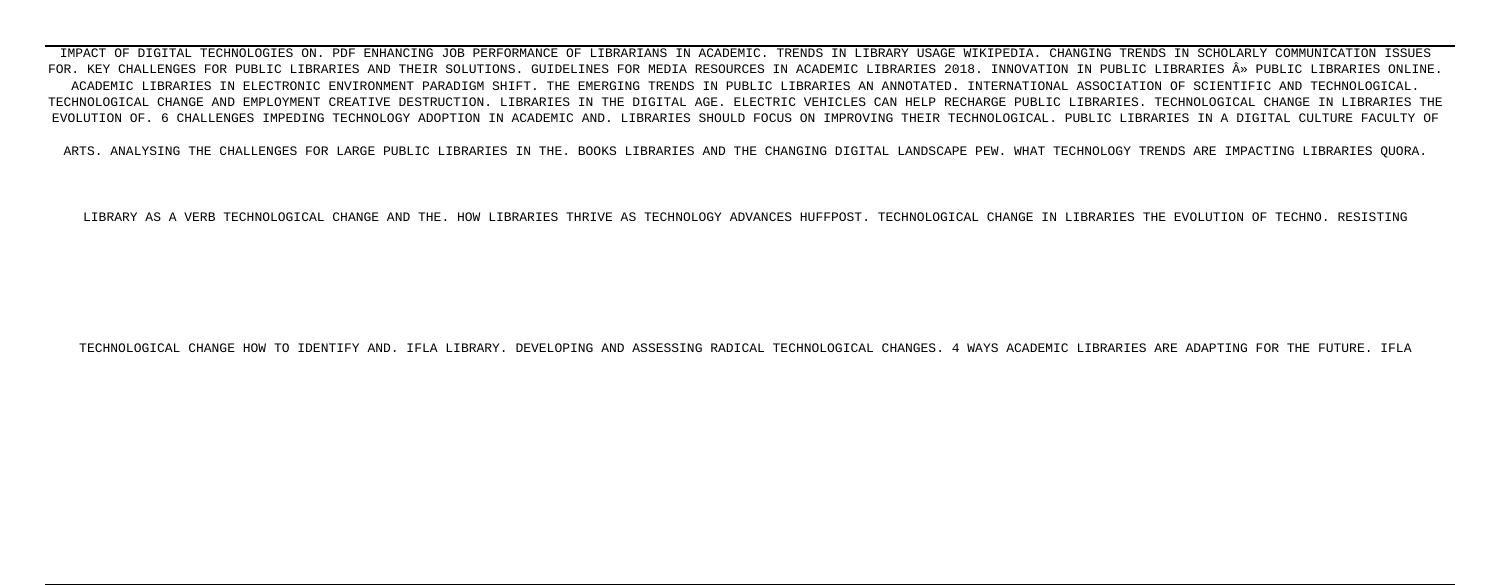**Restructuring Academic Libraries Adjusting To**

**November 22nd, 2019 - Charles A Schwartz An Emerging Problem For Academic Libraries Is The Lag Of Organizational Development Behind Technological Change The Key Factor Which Gained Momentum In The Mid 1990s Has Been The Rise Of Sophisticated Computer Networks That Disrupt Old Organizational Arrangements And Invade The Library's Traditional Autonomy**'

**'GLOBAL VISION OPPORTUNITIES**  $\hat{\mathbf{a}} \in \mathbb{N}$  **ifla GLOBAL VISION IDEAS STORE DECEMBER 21ST, 2019 - WE MUST KEEP UP WITH ONGOING TECHNOLOGICAL CHANGES ENSURING ALL LIBRARIES HAVE THE RIGHT TOOLS INFRASTRUCTURE FUNDING AND SKILLS TO SEIZE THE OPPORTUNITIES PROVIDED BY DIGITAL INNOVATIONS IS A PRESSING NEED WE NEED MORE AND BETTER ADVOCATES AT ALL LEVELS**'

'**TECHNOLOGICAL CHANGES IN MAPS AND CARTOGRAPHY JOURNAL OF** JULY 21ST, 2019 - JOURNAL OF MAP AMP GEOGRAPHY LIBRARIES ADVANCES IN GEOSPATIAL INFORMATION COLLECTIONS AMP ARCHIVES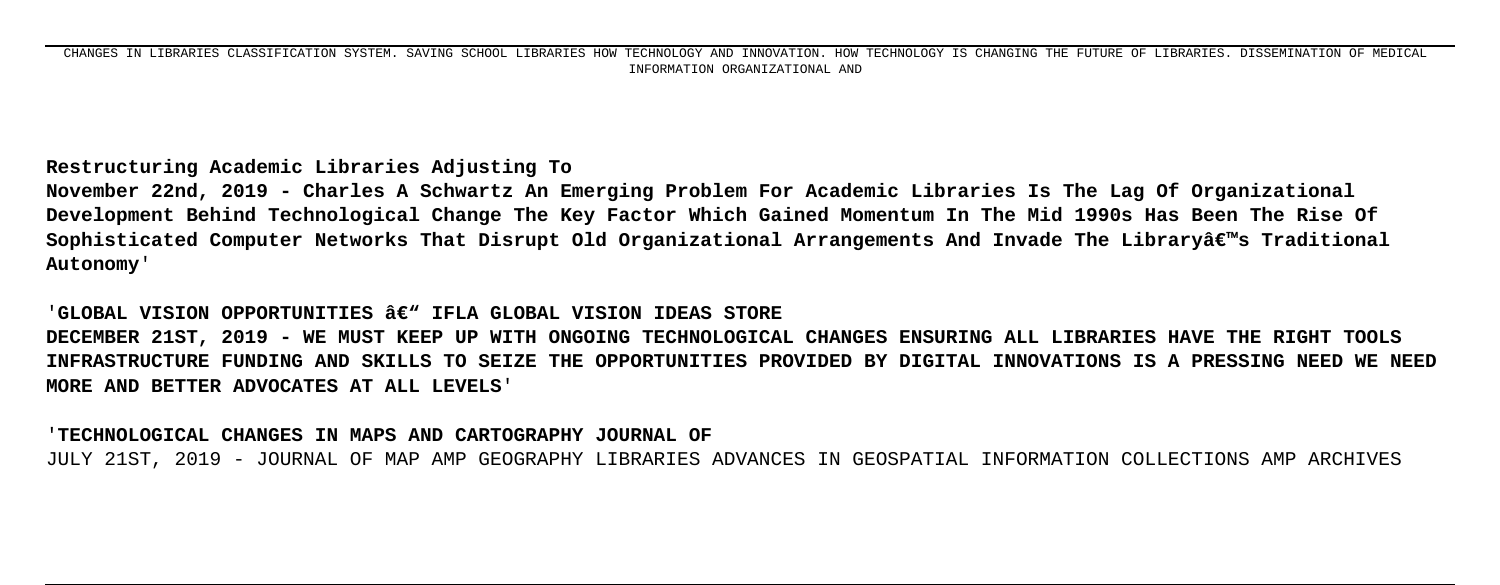# TECHNOLOGICAL CHANGES IN MAPS AND CARTOGRAPHY AMY J BLATT TERRAFIRM INTERNATIONAL CORPORATION WAYNE PENNSYLVANIA USA PAGES 361 367''**THE IMPACT OF NEW INFORMATION TECHNOLOGY ON THE LIBRARY**

December 15th, 2019 - THE IMPACT OF NEW INFORMATION TECHNOLOGY ON THE LIBRARY AND INFORMATION SCIENCE CURRICULUM DEVELOPMENT AT THE COMENIUS UNIVERSITY SLOVAKIA THE EDUCATION AND TRAINING OF THE SPECIALISTS FOR LIBRARIES AND INFORMATION CENTERS The Fast Pace Of Technological Changes Makes It Very Difficult For Us To Keep Up To Date' '**a survey of the factors influencing the resistance of the**

# september 29th, 2019 - the purpose of this paper is to study the factors influencing the resistance of the employees of tehran university libraries to technological changes through achieving this aim it attempts to provide a suitable understanding of these factors for the managers so that they would be able to reduce the resistance to change among the employees of'

# '**How and Why Are Libraries Changing**

December 26th, 2019 - Given the technological changes and accompanying cost shifts in providing ILL this analysis needs to be repeated Even if libraries could periodically and accurately allocate and calculate increases and decreases in costs for collections and services the analyses would be insufficient to determine cost effectiveness'

## '**LIBRARIES STILL RELEVANT IN THE FACE OF TECHNOLOGICAL**

OCTOBER 19TH, 2019 - LIBRARIES ARE STILL IMPORTANT COMMUNITY RESOURCES DESPITE CHANGES IN HOW PEOPLE GET THEIR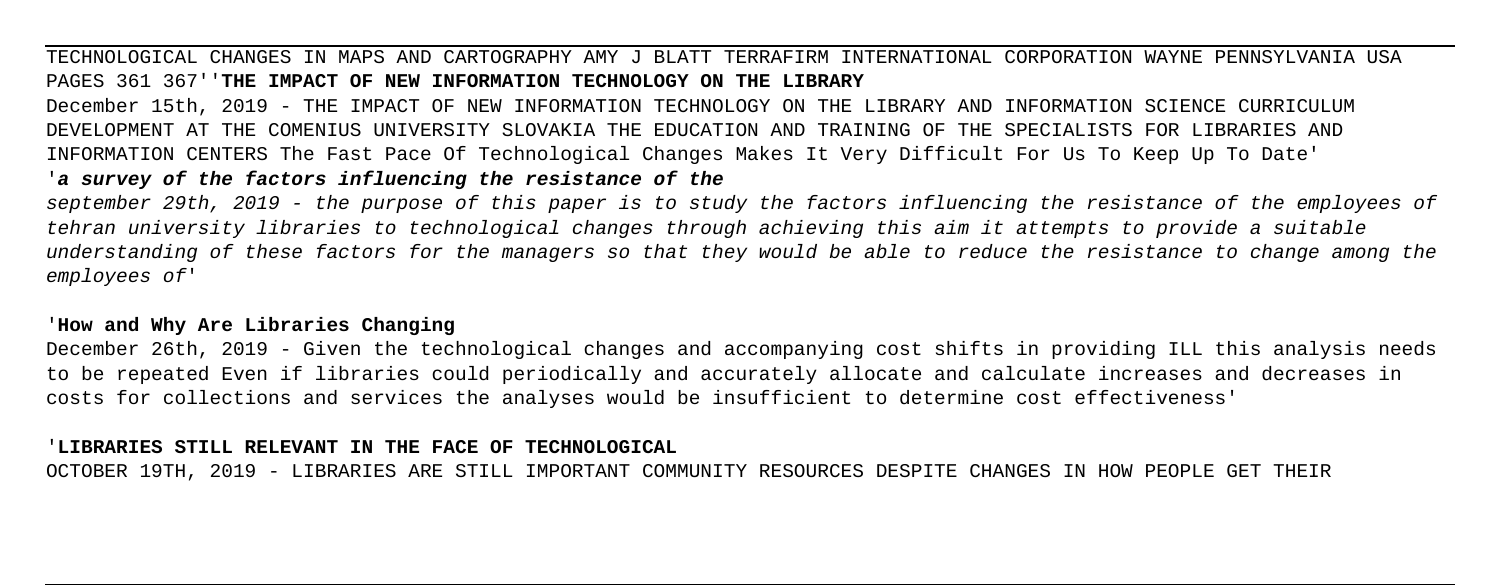INFORMATION AND SUBSEQUENT BUDGET CUTS ACCORDING TO LIBRARIANS PUBLIC LIBRARY€™S BUDGETS HAVE BEEN ON THE DECLINE SINCE THE YEAR 2002 ACCORDING TO THE INSTITUTE OF MUSEUM AND LIBRARY SERVICES LIBRARIES BOTH PUBLIC AND STATE HAVE HAD TO CUT FUNDING TO'

'**16 reasons librarians are still extremely important**

december 24th, 2019 - libraries can adapt to social and technological changes but they can t be replaced while libraries are distinct from the internet librarians are the most suited professionals to guide scholars and citizens toward a better understanding of how to find valuable information online indeed a lot of information is online but a lot is still on'

'**problems and changes in digital libraries in the age of**

**december 21st, 2019 - the development of digital libraries is directly related to the development of information technologies particularly internet technologies a digital library is an innovative library service that uses information technology and nearly every major development stage of a digital library is accompanied by major technological changes**' '**Table Of Contents British Columbia**

December 15th, 2019 - And Community Needs Libraries Are Making Adjustments To Their Programs Services Collections Policies And Systems Trends In Community Demographics Global Economic Markets And Technological Changes Are Driving The Ways That Libraries Deliver Services Develop Staff Communicate And Make Decisions'

'**The Role of Libraries in a Time of Rapid Technological and**

September 27th, 2019 - Support New America  $\hat{a} \epsilon^w$  We are dedicated to renewing America by continuing the quest to realize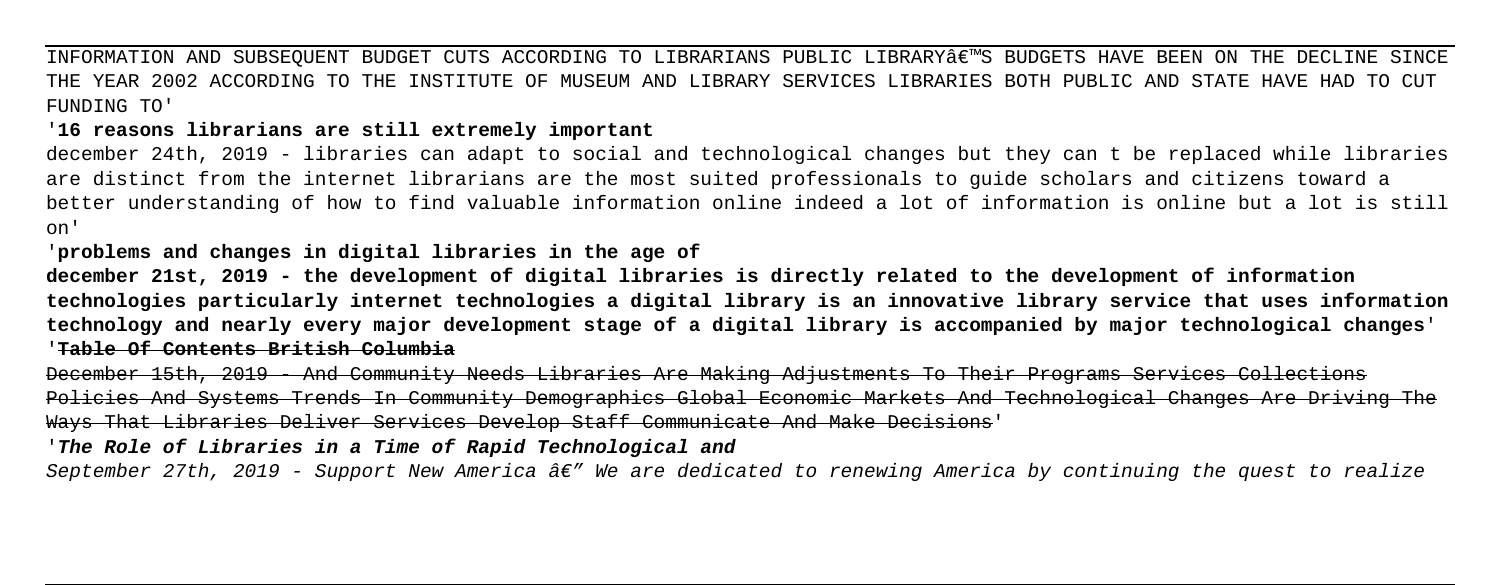our nation s highest ideals honestly confronting the challenges caused by rapid technological and social change and seizing the opportunities those changes create'

# '**How Innovation And Technology Are Shaping Libraries Of**

May 1st, 2014 - Libraries Today House More Than Books And Librarians Are More Than Good Stewards Of Materials Both Have Morphed And Evolved To Meet The Changing Needs Of Their Patrons By Embracing Technological Advancements Libraries Are Still A Place Filled With Information Imagination'<sup>'</sup><sup>Technology hasn t killed public libraries âer it s inspired</sup>

August 19th, 2018 - One off funding for "featureâ€. libraries built by star architects exists in parallel with cuts and closures of libraries on the margins In Victoria's city

of Geelong for example three regional libraries on the cityâ<sup>em</sup>s periphery faced closure scarcely a year after the opening of the A 45m Geelong Library and Heritage Centre, , This **Document Is Downloaded From DR NTU Nanyang**

November 22nd, 2019 - This Document Is Downloaded From DR NTU Nanyang Technological University Library Singapore Title A Framework For Planning Academic Library Spaces At Nanyang

Technological University NTU Libraries The Mission Of The Library Is "to Enable Staff And Students To Engage Optimally With The In An Era Of Rapid Technological Changes,

## '**A Survey Of The Factors Influencing The Resistance Of The**

**November 24th, 2019 - Background Knowledge Management Has Become Increasingly Significant In Libraries Because Of Rapid Technological Changes And The Subsequent Practices That Have Become Enshrined In The Way Business Is Conducted Knowledge**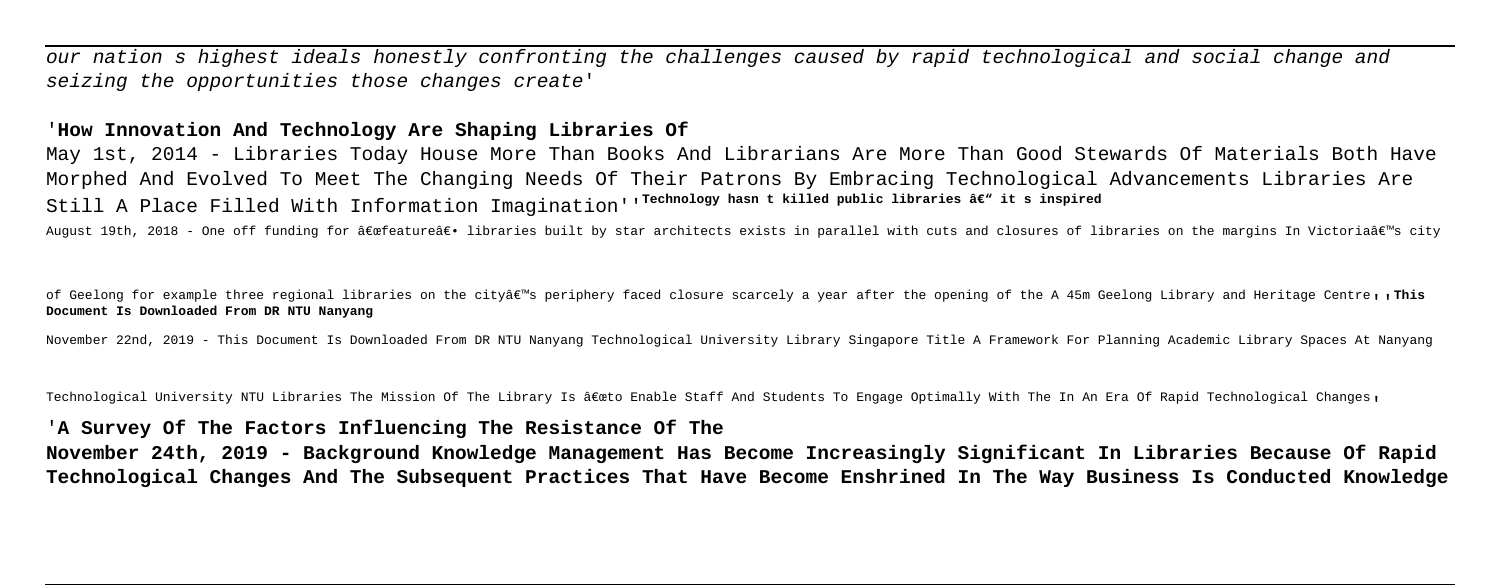**Creation As Part Of Knowledge Management Is Key To The Sustainable Survival Of An Organisation**' '**Preparing for Technological Changes within Academic LIbraries**

**November 26th, 2019 - Preparing for Technological Changes within Academic LIbraries 1 Preparing for technologicalchanges within academic libraries Rachel Vacek Head of Web Services University of Houston Libraries vacekrae revacek uh edu Library Futures Series Oklahoma State University Library**'

# '**Degree project The Impact of Digital Technologies on**

December 22nd, 2019 - libraries have a new more dynamic role in knowledge society and as the individual is affected by ICT in the same way the individual can also influence the technology Bradley 2010 Libraries began to recognize the presence of the web experience and utilize such services in order to create a new environment for libraries $\hat{\mathfrak{g}}\in\mathbb{M}$  users where'

# '**PDF Enhancing job performance of librarians in Academic**

December 26th, 2019 - technological changes in academic libraries This study is not without its own limitations the study concentrated on limited academic libraries and populations hence the result cannot be used to generalise about the subject matters among academic librarians in Nigeria Despite the'

## '**TRENDS IN LIBRARY USAGE WIKIPEDIA**

NOVEMBER 17TH, 2019 - LIBRARIES OFFERED 3 75 MILLION PUBLIC PROGRAMS IN 2010 THE EQUIVALENT OF ONE FREE PROGRAM PER DAY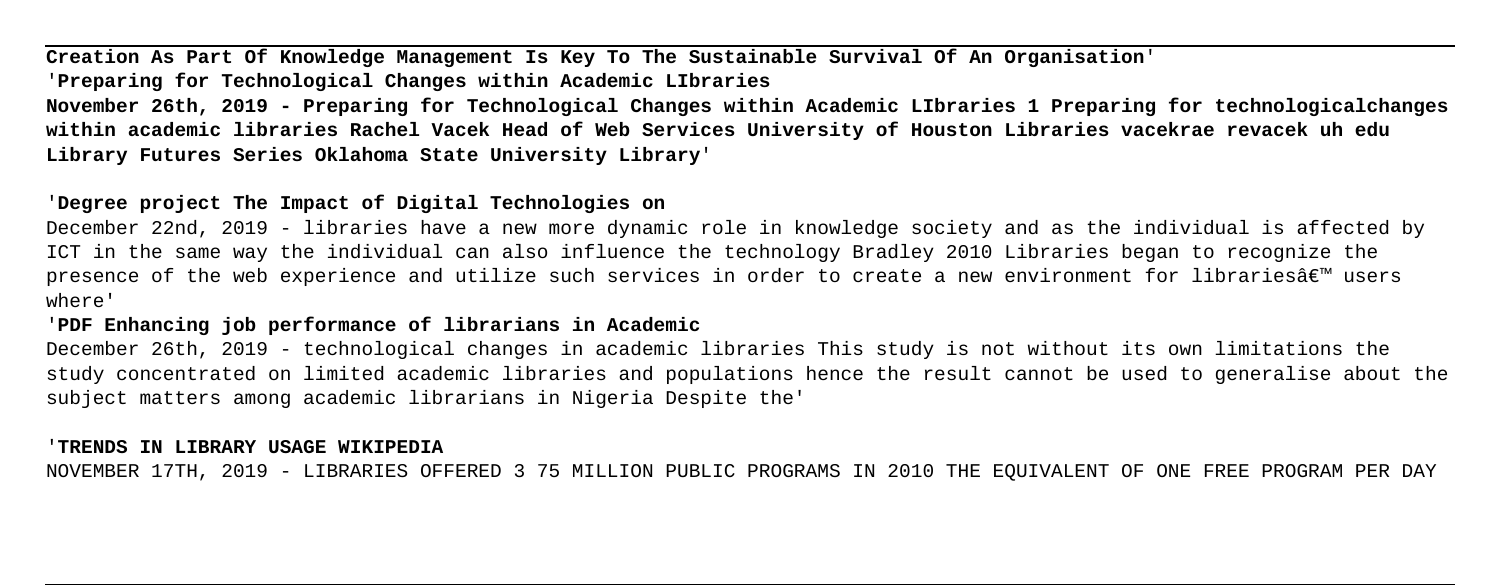IN EVERY PUBLIC LIBRARY IN AMERICA MIRRORING AN INCREASE IN OVERALL LIBRARY USAGE ATTENDANCE AT LIBRARY PROGRAMS INCREASED BY 22 PERCENT BETWEEN 2004 AND 2008 MOST PUBLIC LIBRARIES OFFER CLASSES LITERACY PROGRAMS AND STORYTIMES FOR CHILDREN'

### '**CHANGING TRENDS IN SCHOLARLY COMMUNICATION ISSUES FOR**

OCTOBER 24TH, 2019 - CHANGING TRENDS IN SCHOLARLY COMMUNICATION ISSUES FOR TECHNOLOGICAL UNIVERSITY LIBRARIES VLADIMIR T BOROVANSKY ARIZONA STATE UNIVERSITY THIS DOCUMENT HAS BEEN MADE AVAILABLE THROUGH PURDUE E PUBS A SERVICE OF THE PURDUE UNIVERSITY LIBRARIES PLEASE CONTACT EPUBS PURDUE EDU FOR ADDITIONAL INFORMATION''**Key Challenges For Public Libraries And Their Solutions**

January 29th, 2014 - Editorial Improving Council Library Services The Guardian Ran An Interesting Online Discussion About Public Libraries With Leaders And Experts In The Sector Being Involved The Improving Council Library And Waste Services Workshop Was Introduced With The Paragraph The Future Of Libraries Is Always A Contentious Issue And One That People'

# '**Guidelines for Media Resources in Academic Libraries 2018**

December 26th, 2019 - The first edition of the "Guidelines for Media Resources in Academic Librariesâ€. was approved **in 1968 and revised in 1987 1999 2006 and 2012 Since the ACRL Guidelines for Media Resources in Academic Libraries Task Force that produced the 2012 version was no longer in existence a new task force was appointed in May 2017**'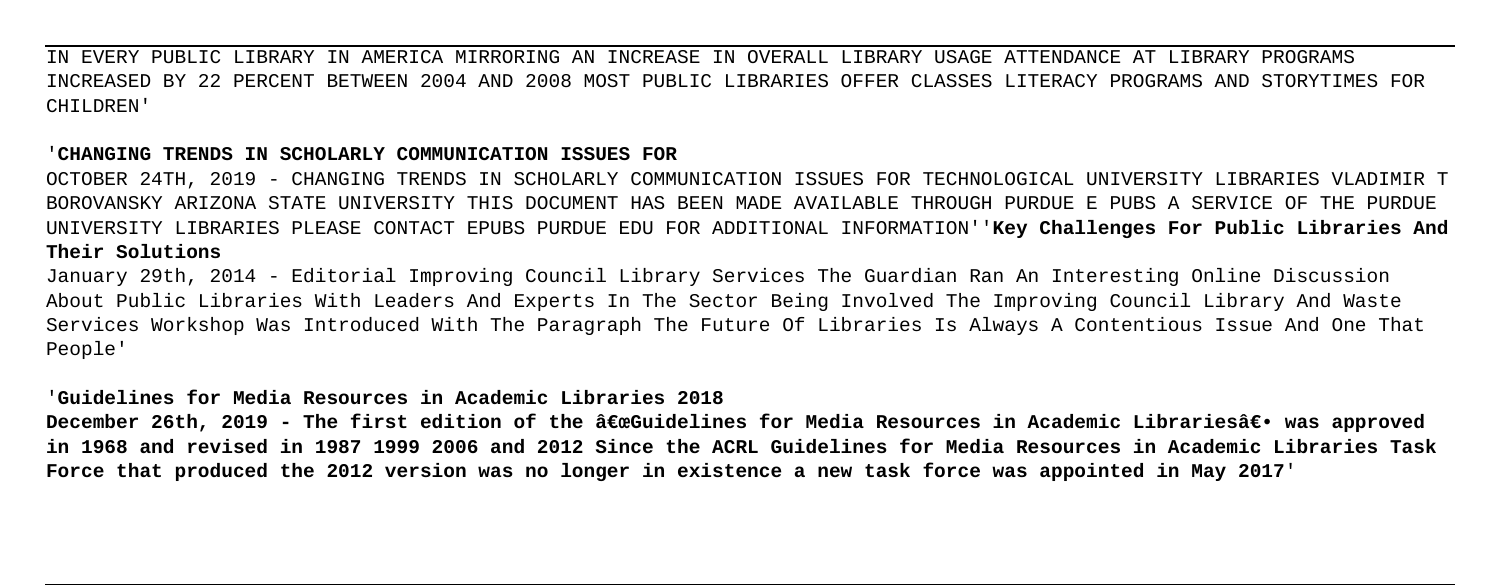#### '**Innovation in Public Libraries » Public Libraries Online**

February 23rd, 2014 - Librarians understand that innovation is important to the future of public libraries One need only look through the program listings for any library conference through the titles of recent articles in library journals or newer position descriptions from public libraries to observe that the words''**ACADEMIC LIBRARIES**

### **IN ELECTRONIC ENVIRONMENT PARADIGM SHIFT**

DECEMBER 16TH, 2019 - SEEKERS BY INCORPORATING THE REVOLUTIONARY TECHNOLOGICAL CHANGES TO PROVIDE STATE OF THE ART SERVICES KEYWORDS THE NEW ROLES OF AN ACADEMIC LIBRARY IN PRESENT ERA CAN BE SEEN AS SOCIAL AND TECHNOLOGICAL CHANGES THAT ARE HAVING IMPACT UPON LIBRARIES ITS STAFF AND THEIR CLIENTELE AND'

### '**The Emerging Trends In Public Libraries An Annotated**

December 19th, 2019 - Use Of Digital Information And How Societal And Technological Changes Are Shaping Public Libraries A Couple Of Articles Discuss The Overall Trends In Public Libraries Rather Than Focuses On One Specific Trend A Few Articles Focus On International Public Library Trends That Show Similarities To U S Public Library Trends'

# '**International Association of Scientific and Technological**

October 17th, 2019 - The International Association of Technological University Libraries IATUL was founded in DA<sup>1</sup>/sseldorf Germany in May 1955 as an international forum for the exchange of ideas relevant to librarianship in technological universities throughout the world'

'**technological change and employment creative destruction**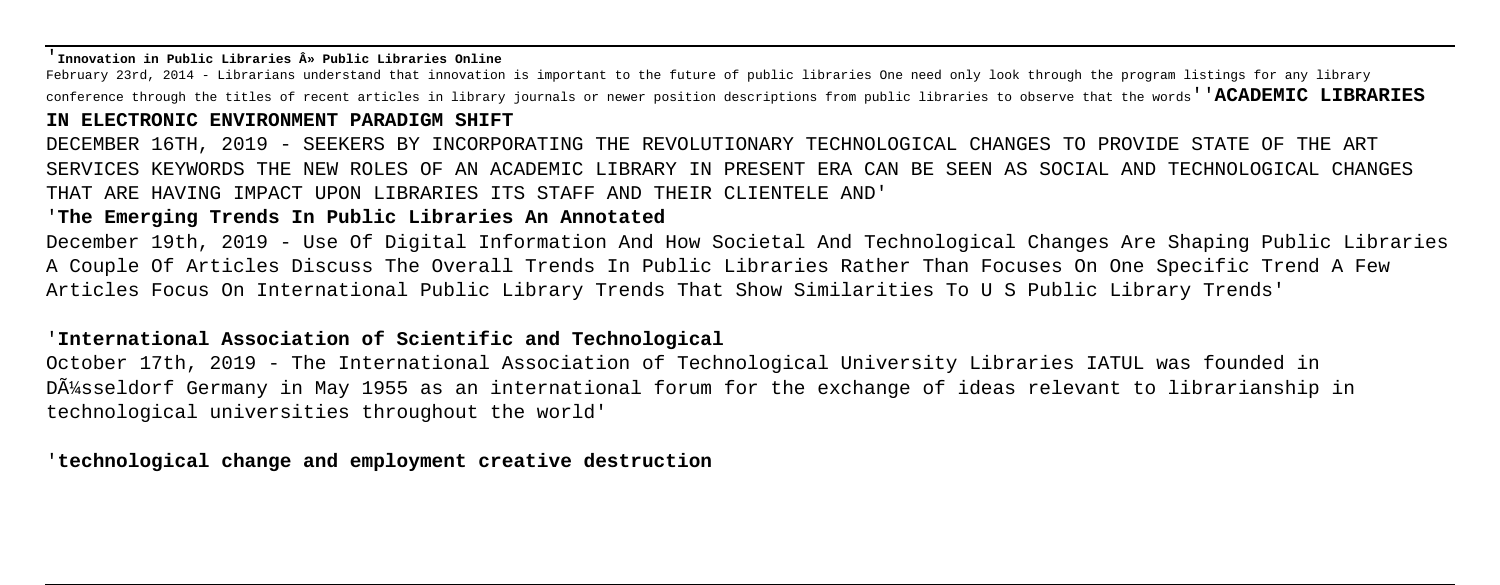**december 16th, 2019 - adoption of technological changes in india the paper takes up a number of important technological transformations that are currently underway in india besides employment numbers and types gender differences and gaps can also be affected by technological change in the next section different aspects**''**libraries in the digital age** december 16th, 2019 - in our country's history when no major technological changes to books or libraries occurred now that digital books and libraries exist new legislation is necessary to handle the vast differences between the old and new paradigms publishers and authors want federally backed protection for their intellectual'

#### '**ELECTRIC VEHICLES CAN HELP RECHARGE PUBLIC LIBRARIES**

SEPTEMBER 16TH, 2019 - FOR ONCE HOWEVER THE LOOMING TECHNOLOGICAL CHANGES MAY OFFER THEM A MARKET ADVANTAGE BY LEVERAGING THEIR CENTRAL POSITION IN MANY COMMUNITIES ABUNDANT

PARKING AND LOWER MUNICIPAL ELECTRIC RATES PUBLIC LIBRARIES COULD PUT THEMSELVES AT THE EPICENTER OF THE SHIFT TOWARD PEV ADOPTION BY OFFERING FREE OR REDUCED RATE CHARGING IN

#### CENTRAL'

'**Technological Change in Libraries The Evolution of December 31st, 2011 - The technological revolution has undoubtedly brought along many changes in the workplace today**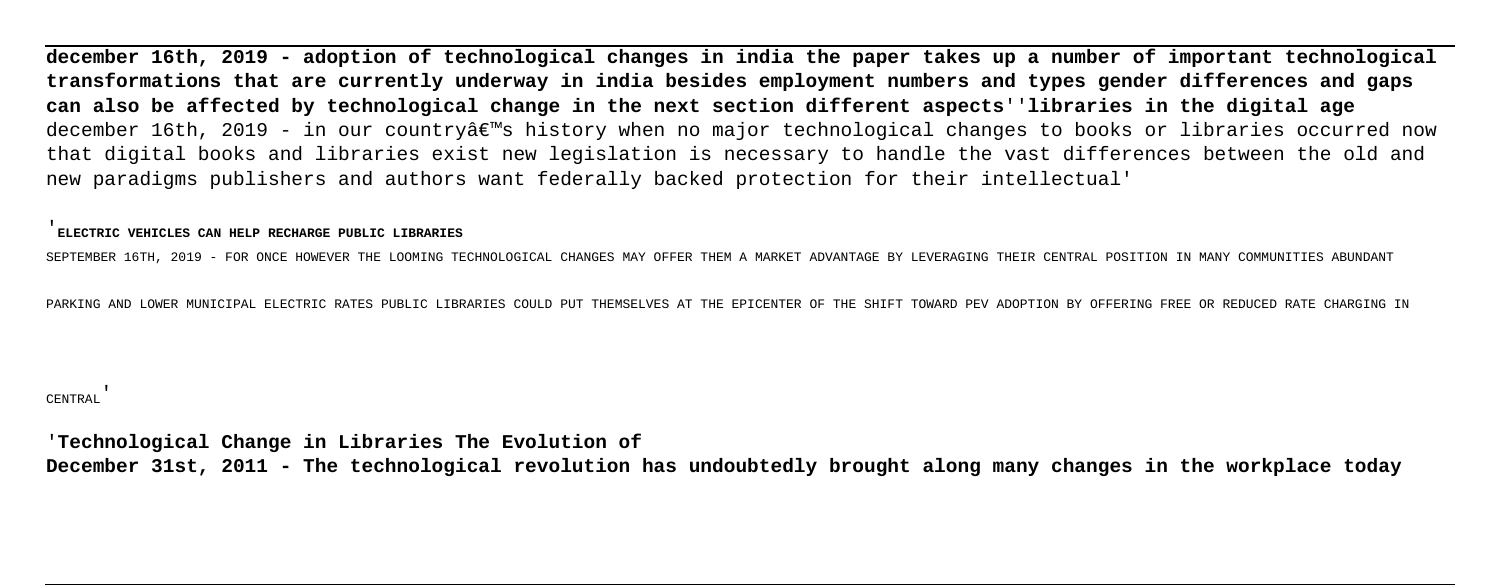**Although it has allowed work to be carried out faster and more efficient many employees are not comfortable with the implementation of technology as it involves change and uncertainty As a result they**'

# '**6 Challenges Impeding Technology Adoption in Academic and**

April 29th, 2018 - Back in the day academic and research libraries ARLs were known for two basic thingsâ $\epsilon$ "they had a huge collection of source materials and they had librarians who could help you find what you needed Today the rapid pace of technological and sociological change has required libraries to adapt''**Libraries should focus on improving their technological**

December 26th, 2019 - Libraries are indispensable to most of the students and people who keen on reading There has been considerable changes in the facilities inside the libraries over the recent years Recently the technological equipmnet are increasingly introduced in the libraries'

#### '**PUBLIC LIBRARIES IN A DIGITAL CULTURE FACULTY OF ARTS**

DECEMBER 25TH, 2019 - PUBLIC LIBRARIES IN A DIGITAL CULTURE THE UNIVERSITY OF MELBOURNE IN ASSOCIATION WITH STATE LIBRARY OF OUEENSLAND • CHANGES IN THE NATIONAL BROADBAND

NETWORK THERE IS STRONG DEMAND FOR TECHNOLOGICAL LEARNING IN LIBRARIES ESPECIALLY AMONG SENIORS SEEKING BASIC SKILLS AND''**ANALYSING THE CHALLENGES FOR LARGE**

#### **PUBLIC LIBRARIES IN THE**

DECEMBER 24TH, 2019 - CHANGES IN THE TECHNOLOGICAL AND POLICY CONTEXT OF LARGE PUBLIC LIBRARIES HAVE BEEN ACCOMPANIED BY CHANGES IN THE ECOLOGY OF INFORMATION NARDI AND OAEWDAY 1999 AS THE FOLLOWING INDICATES THE ADVENT OF THE INTERNET HAS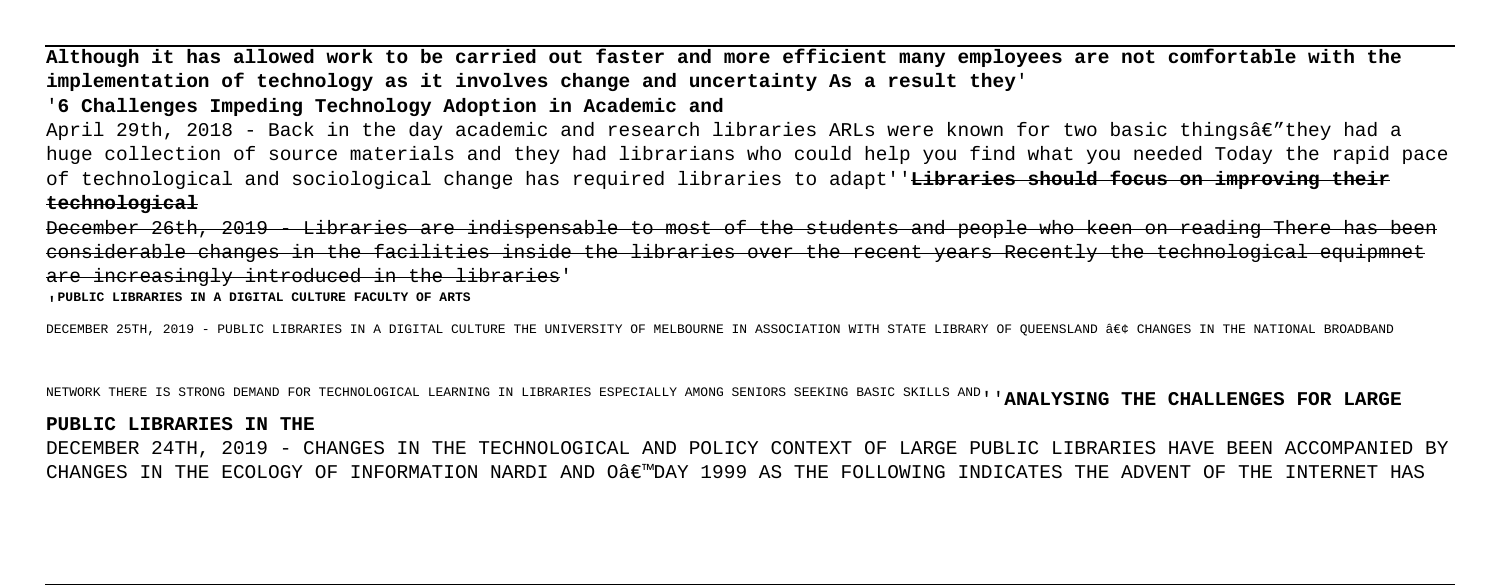### RESULTED IN CHANGES IN THE NATURE OF INFORMATION $\mathbf{\hat{\epsilon}}$ "SEEKING AND INFORMATION $\mathbf{\hat{\epsilon}}$ "PROVISION'

# '**books libraries and the changing digital landscape pew**

november 11th, 2013 - amidst this constantly evolving digital landscape americaâ $\epsilon$  s libraries are trying to keep with the latest technological changes while still serving the needs and expectations of more traditional patrons''**What technology trends are impacting libraries Quora**

October 16th, 2019 - First check this article out http plablog org 2009 01 new classification system for public libraries html Many see the Dewey Decimal system as outdated With such''**Library as a Verb Technological Change and the** December 19th, 2019 - the increasing rapidity of technological changes is the root cause Specifically the continuing evolution of information storage and retrieval systems $\hat{\bm{\alpha}} \in \mathbb{R}^n$  and the subsequent shifts in library pa trons research habits—force us to change the way we look at and operate academic libraries''**How Libraries Thrive As Technology Advances HuffPost**

February 13th, 2013 - Libraries Have Broken Through The Brick And Mortar Glass Ceiling And Are No Longer Bound By Walls Today S Libraries Have Found And Continue To Find Innovative Ways To Move Online And Offer Patrons Convenience And Value It S Really Refreshing To See How Libraries Have Adapted And Utilized Technology To Accomplish Change''**technological change in libraries the evolution of techno**

november 18th, 2019 - technology changes the way people work and learn as the role of technology is being defined and is constantly being improved change is inevitable davis millis

1998 brand 2000 as a result those involved in higher education have to find ways to adapt to technological change administrators faculty librarians and students'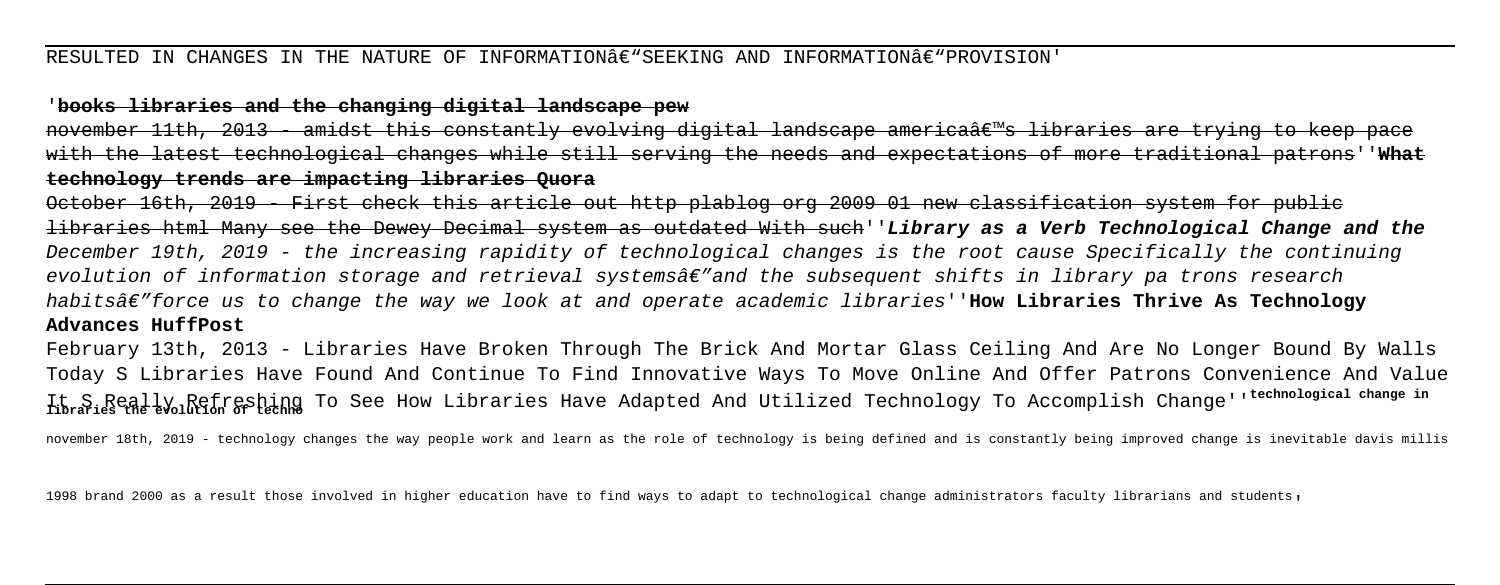# '**RESISTING TECHNOLOGICAL CHANGE HOW TO IDENTIFY AND DECEMBER 24TH, 2019 - IMPLEMENTING THESE IDEAS BACK AT YOUR LIBRARY REQUIRES GETTING OTHER WORKERS ON BOARD FOR THE CHANGE AND ALSO REQUIRES SELLING THE CHANGE TO YOUR SUPERVISOR THIS IS PART TWO OF OUR SERIES ON IDENTIFYING AND OVERCOMING RESISTANCE TO TECHNOLOGICAL CHANGE AT YOUR LIBRARY FIND PART ONE ON OVERCOMING RESISTANCE FROM CO WORKERS HERE**''**IFLA LIBRARY**

DECEMBER 25TH, 2019 - OUR SUCCESSFUL SERVICE IS A GREAT WAY TO ENCOURAGE OTHER LIBRARIES TO TAKE ON COURAGEOUS INITIATIVES UNCONVENTIONAL SOLUTIONS AND OPEN THE LIBRARIES' DOOR TO MEET TECHNOLOGICAL CHANGES THAT ARE FORMING NEW WAY OF LEARNING COMMUNICATING SHARING AND CREATING'

#### '**Developing and Assessing Radical Technological Changes**

November 20th, 2019 - This paper explores an industry where existing firms successfully adapted to radical technological change The balance of previous work has suggested that

incumbent firms identify develop and evaluate radical or nonincremental technological changes less successfully than entrants do Such work suggests that rather than introducing

radical new'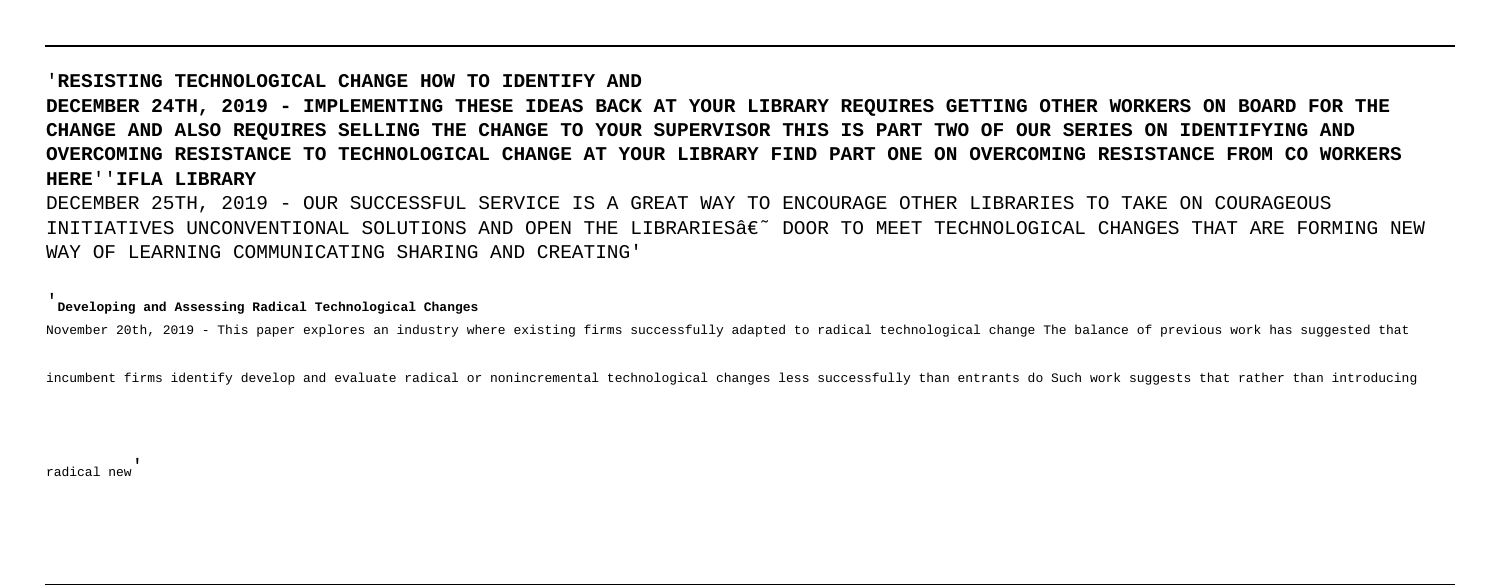# '**4 ways academic libraries are adapting for the future**

october 24th, 2014 - it has never been more vital for academic leaders to ensure libraries offer an appropriate balance of flexible and special use spaces to spur dialogue and engagement along with responding to changes dictated by technological advances libraries must also offer appropriate spaces for meetings presentations and casual collaboration''**IFLA LIBRARIES DIALOGUE FOR CHANGE OPENS IN ATHENS**

**AUGUST 24TH, 2019 - YES THE OUTCOMES WILL BE NEW IDEAS THAT LIBRARIANS WILL BRING BACK HOME TO BETTER PROMOTE THE ROLE OF THEIR LIBRARIES AS VITAL INSTITUTIONS THAT ENHANCE PEOPLE'S LIVES LIBRARIANS WILL ONCE AGAIN BE EMPOWERED AND WILL FACE WITH MORE OPTIMISM THE MANY CHALLENGES THEY FACE TO INNOVATE AND KEEP UP WITH THE SOCIAL AND TECHNOLOGICAL CHANGES**'

### '**Impact Of Information Technology And Role Of Libraries In**

December 23rd, 2019 - Impact Of Information Technology And Role Of Libraries In The The Past Decades The World Has Been Experiencing Significant Changes In Which The Need To Acquire 1 1 Emergence Of Information And Knowledge Societies 10 000 Year Ago The Early Ancestor Of Mankind'

# '**Information Amp Communication Technology And Library**

**December 27th, 2019 - Technological Innovation Has Changed The Rate Of Conversion Of Knowledge Information Rapid Advances In ICT Have Brought Revolutionary Changes In The Concepts Organization Functioning And Management Of Libraries The Impact Of These Changes Is Affecting All The Aspects Of Library Operations Information Resources And**